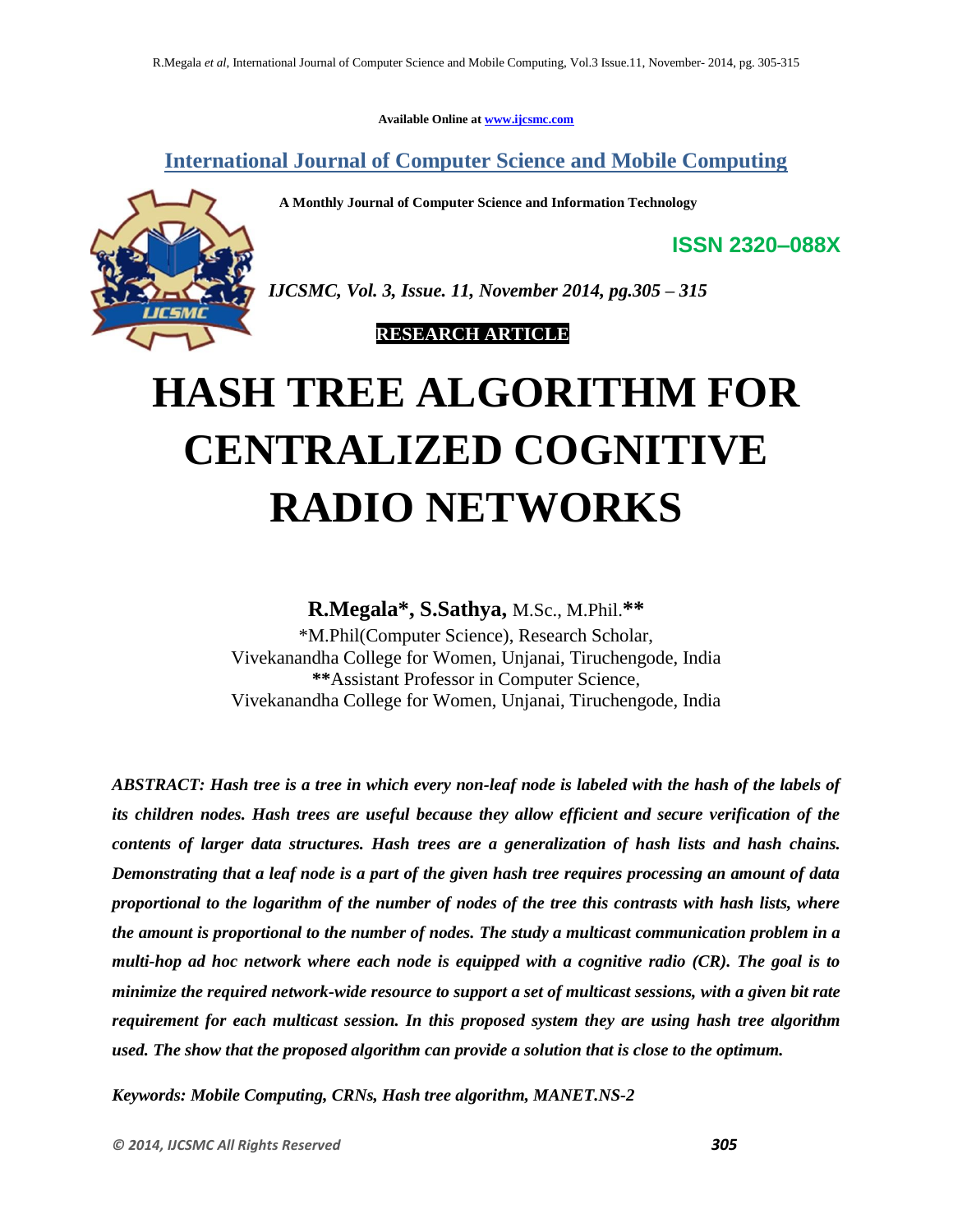# **1. INTRODUCTION**

## **1.1 Mobile Computing**

The computers are smaller and bits travel by wireless rather laptop stolen than to have workstation in a thin Ethernet Locked office is physically subverted. In addition to is not a mobile system merely a special case of a distributed system. There any new and deep issues to be investigated. The mobile computing just the latest fad access in mobile environments is complicated by a number of factors. First, scalability is a concern both because of the expected ubiquity of mobile computers and because of the increasing volume of data in shared repositories. Second, they have to cope with certain fundamental constraints of mobility: mobile hosts tend to be resource poor because of size, weight, and power constraints; they are physically vulnerable to loss, theft and other hazards; and they have to cope with considerable variation in the performance and reliability of wireless communication. Third, data is increasingly diverse in format: in addition to the well-understood data formats of Unix-like hierarchical file systems and SQL databases, there is growing interest in video images, maps and other spatial images, and hypertext-like data as in the World-Wide Web resource poverty, physical vulnerability and scalability concerns of mobile hosts suggest a client-server architecture, with servers being the true home of data and clients merely being caching sites. At the same time, the uncertainty in wireless communication requires clients to adapt dynamically, reducing their dependence on servers as the quality of communication degrades. The need to support diverse types of data suggests that the adaptation cannot be universal, but needs to be customized for each type of data considerations lie behind our advocacy of application-aware adaptation as the paradigm of data access in mobile environments. In the model, the role of the operating system is to sense external events and to monitor and allocate resources.

## **1.2 CRNs Overview**

Cognitive radio systems are radios with the ability to exploit their environment to increase spectral efficiency and capacity. As spectral resources become more limited the FCC1 has recommended that significantly greater spectral efficiency could be realized by deploying wireless devices that can coexist with primary users, generating minimal interference while somehow taking advantage of the available resources. Such devices, known as cognitive radios,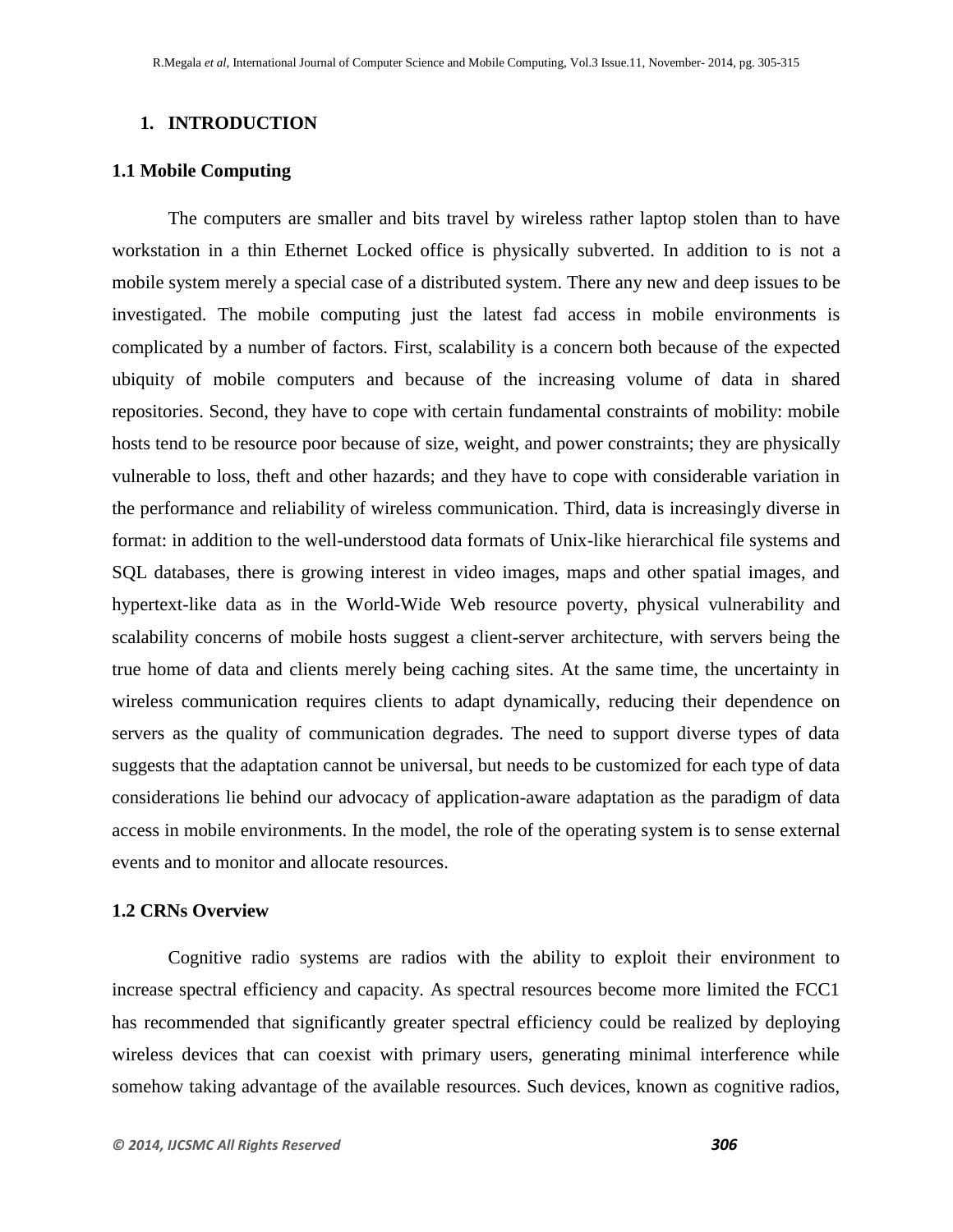would have the ability to sense their communication environment and adapt the parameters of their communication scheme to maximize rate, while minimizing the interference to the primary users. Thus the two most popular research areas it comes to cognitive radios are spectrum sensing and interference management and resource Allocation. Spectrum sensing is the ability and available frequencies/ timeslots to transmit in.

The problem is then that the algorithms need to have as little delay as possible so that once channels are available one can transmit immediately. And of course one would want as few false detections and false no-detections as possible. Research in the area of interference management and resource allocation consists of how to allocate power in channels to maximize capacity while minimizing interference to other users. One way is of course to transmit when no one else is using that frequency/timeslot, but given a scenario there are multiple cognitive users in the same environment this may not be possible and certainly not the way to maximize capacity. An intelligent wireless communications system based on SDR technology Reconfigurable Reconfigurable Agile Functionality Aware of its environment RF spectrum occupancy Network traffic Transmission quality. Learns from its environment and adapts to new scenarios based on previous experiences.

### **2. LITERATURE SURVEY**

They formulate a scheduling problem that takes into account different hardware delays experienced by the secondary users (SUs) in a centralized cognitive radio network (CRN) while switching to different frequency bands. The propose a polynomial-time suboptimal algorithm to address our formulated scheduling problem. The evaluate the impact of varying switching delay, number of frequencies, and number of SUs. Our simulation results indicate that proposed algorithm is robust to changes in the hardware spectrum switching delay and its performance is very close to its upper bound. The also compare our proposed method with the corresponding constant switching delay-based algorithm and demonstrate that suggestion of taking into account the different hardware delays while switching to different frequency bands is essential for scheduling in CRNs.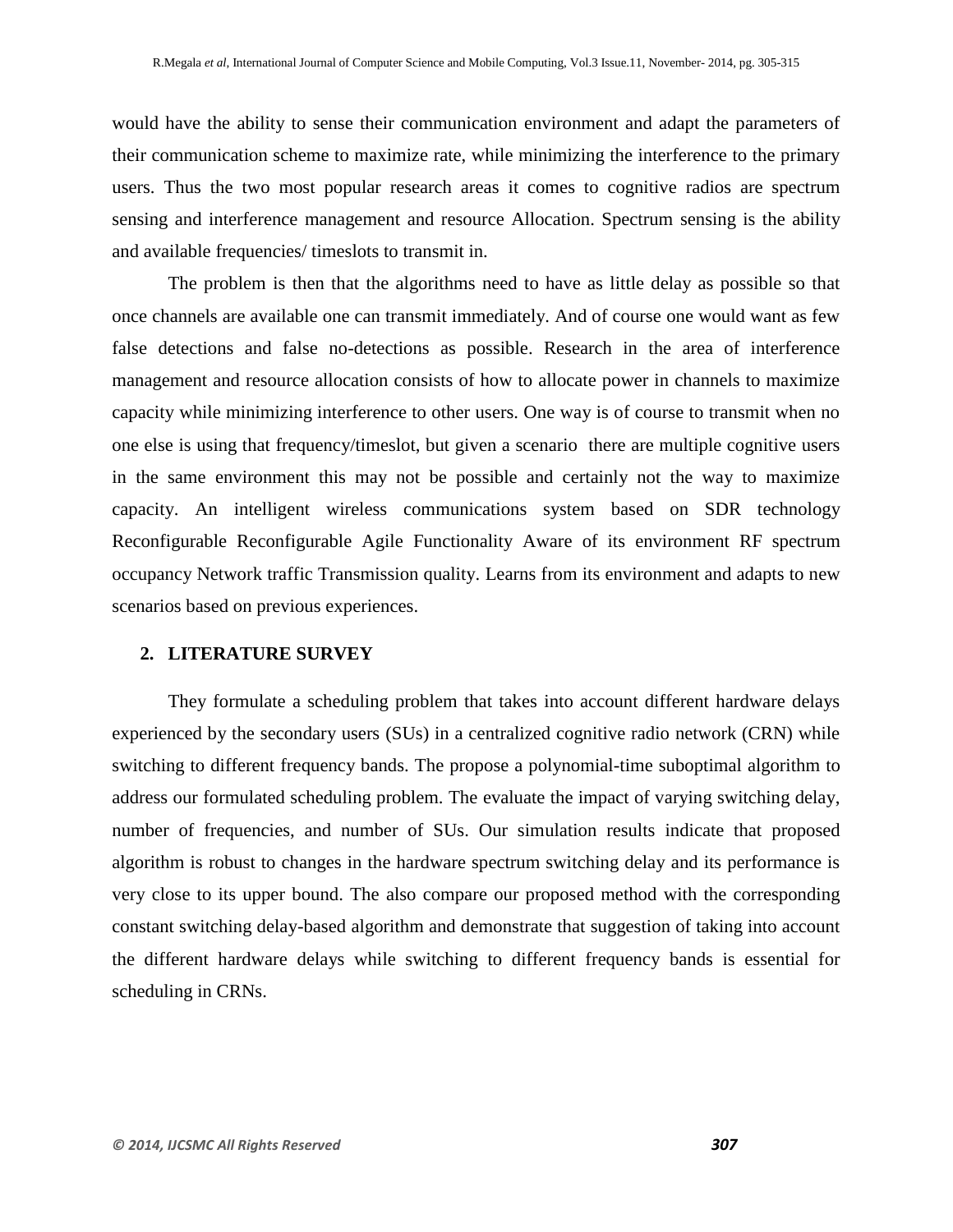# **3. METHODOLOGY**

Hash tree methodology is used. Hashing is a method to store data in an array so that sorting, searching, inserting and deleting data is fast. For this every record needs unique key. The basic idea is not to search for the correct position of a record with comparisons but to compute the position within the array. The function that returns the position is called the 'hash function' and the array is called a hash table. It provides a small digital "fingerprint" from any kind of data. The function substitutes or transposes the data to create that "fingerprint", usually called hash value. This value is represented as a short string of random - looking letters and numbers (for example binary data written in hexadecimal notation). By hash functions appears also the term hash collision - the situation when two different inputs produce identical outputs. Of course the better the hash function, the smaller number of collisions that occur. Similarly in cryptography they have a cryptographic hash function it is simply a normal hash function with additional security\properties. This is needed for their use in various information security applications, such as authentication and message integrity. Usually a long string of any length is taken as input and a string of fixed length is given as output. The output is sometimes termed a digital fingerprint. One desirable property of cryptographic hash functions is collision resistance. A hash function is collision resistant it is "infeasible" to find a collision.

## **3.1 Hash tree Algorithm**

In cryptography and computer science a **hash tree** or **Merkle tree** is a tree in the every non-leaf node is labeled with the hash of the labels of its children nodes. Hash trees are useful because they allow efficient and secure verification of the contents of larger data structures. Hash trees are a generalization of hash lists and hash chains. Demonstrating that a leaf node is a part of the given hash tree requires processing an amount of data proportional to the logarithm of the number of nodes of the tree this contrasts with hash lists, they amount is proportional to the number of nodes. A hash tree is a tree of hashes in the leaves is hashes of data blocks in, for instance, a file or set of files. Nodes further up in the tree are the hashes of their respective children. For example in the picture hash 0 is the result of hashing the result of concatenating hash 0-0 and hash 0-1. That is, hash  $0 =$  hash  $(0.0 +$  hash  $(0.0 +)$  where + denotes concatenation. Most hash tree implementations are binary (two child nodes under each node) but they can just as well use many more child nodes under each node. Usually,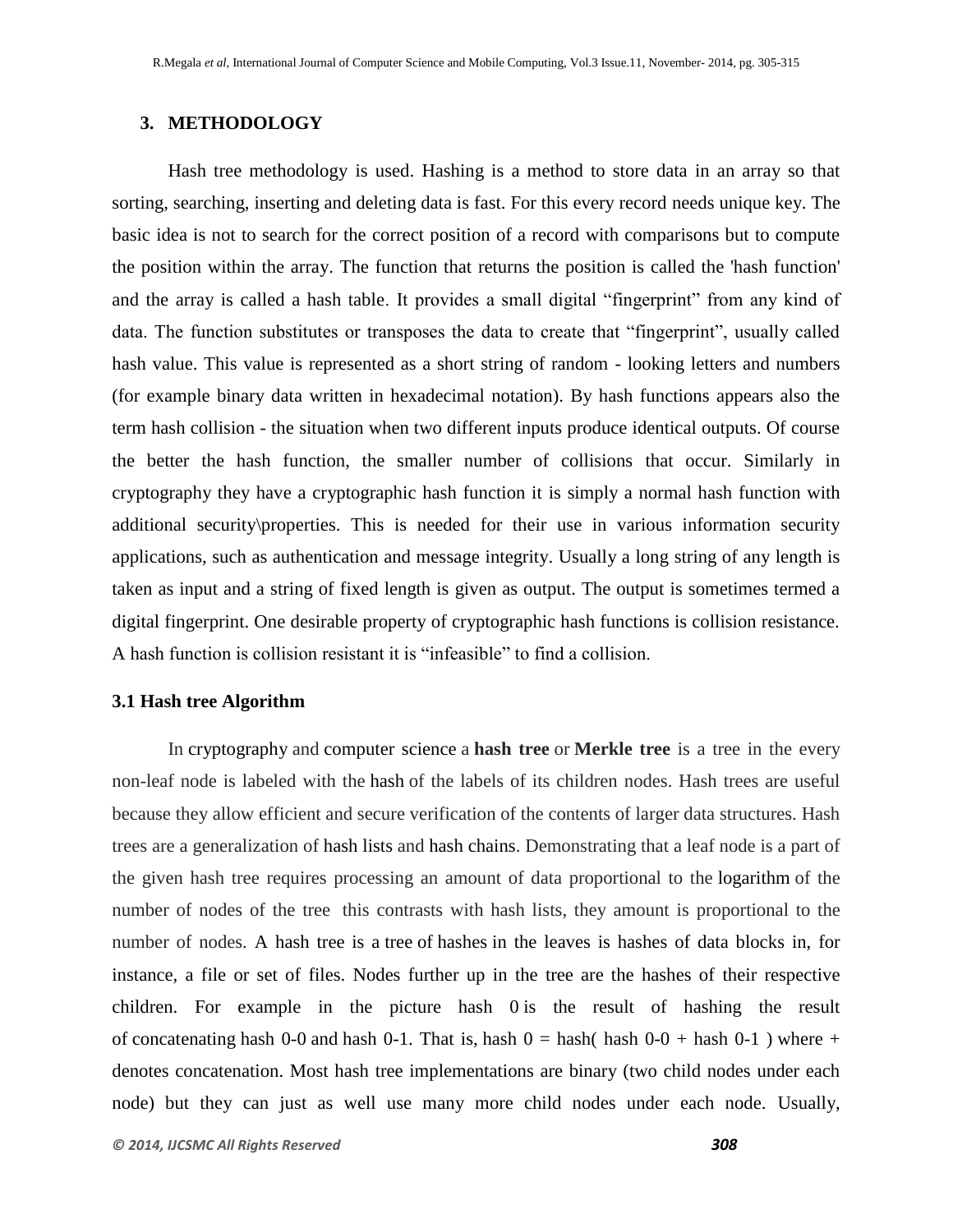a cryptographic hash function such as SHA-2 or SHA-3 is used for the hashing. If the hash tree only needs to protect against unintentional damage, much less secure checksums such as CRs can be used.

In the top of a hash tree there is a top hash (or root hash or master hash). The file on a p2p network, in most cases the top hash is acquired from a trusted source, for instance a friend or a web site that is known to have good recommendations of files. The top hash is available, the hash tree can be received from any non-trusted source, like any peer in the p2p network. Then, the received hash tree is checked against the trusted top hash, and the hash tree is damaged or fake, another hash tree from another source will be tried until the program finds one that matches the top hash. The main difference from a hash list is that one branch of the hash tree can be downloaded at a time and the integrity of each branch can be checked immediately, even though the whole tree is not available yet. For example, in the picture, the integrity of data block 2 can be verified immediately if the tree already contains hash 0-0 and hash 1 by hashing the data block and iteratively combining the result with hash 0-0 and then hash 1 and finally comparing the result with the top hash. Similarly, the integrity of data block 3 can be verified if the tree already has hash 1-1 and hash 0. This can be an advantage since it is efficient to split files up in very small data blocks so that only small blocks have to be re-downloaded if they get damaged. If the hashed file is very big, such a hash tree or hash list becomes fairly big. But if it is a tree, one small branch can be downloaded quickly, the integrity of the branch can be checked, and then the downloading of data blocks can start. There are several additional tricks, benefits and details regarding hash trees. See the references and external links below for more in-depth information.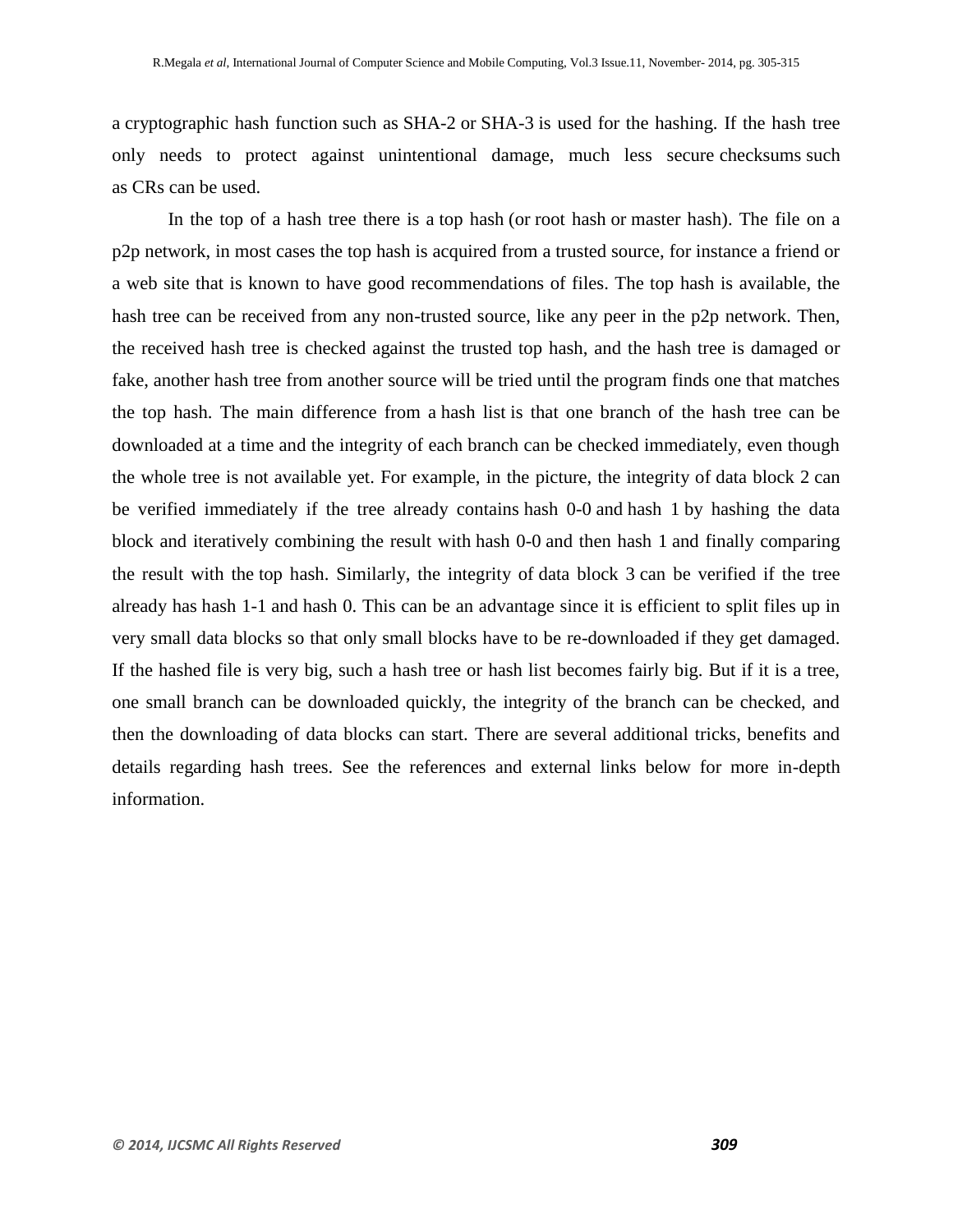# **4. EXPERIMENTS AND RESULTS**

They analysis the network attacker will be there so if attacker occurs means they will be the packet dropped and they analysis the result this graph.



# **Number of Attacker node Vs Average Droped Packet**

The result based on the attack they will be the attacker detection ratio.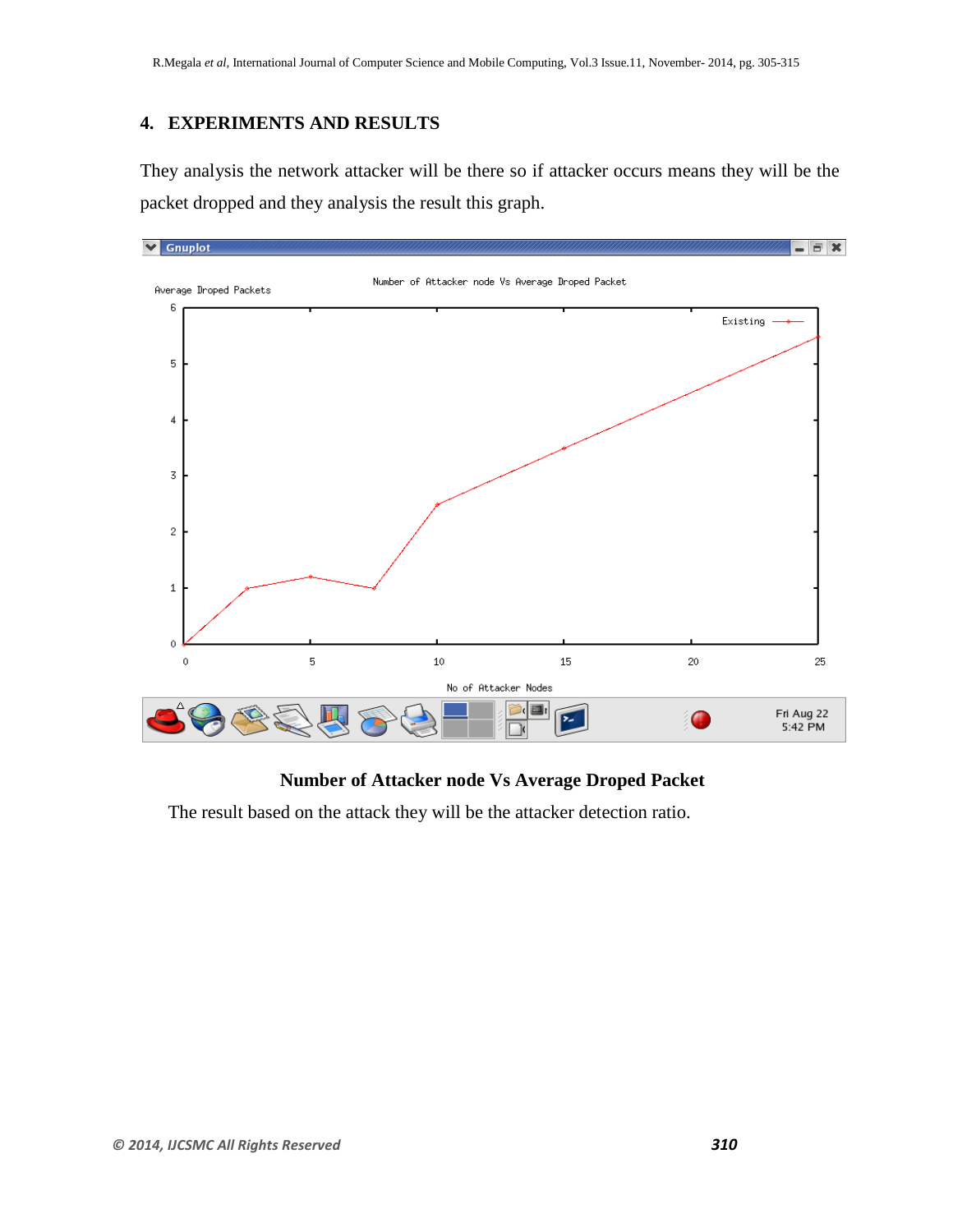

**Number of attacker node Vs Detection ratio(z)**

The remaining latency for the network this graph will be used for analysis the latency.



**Number of nodes Vs Average latency**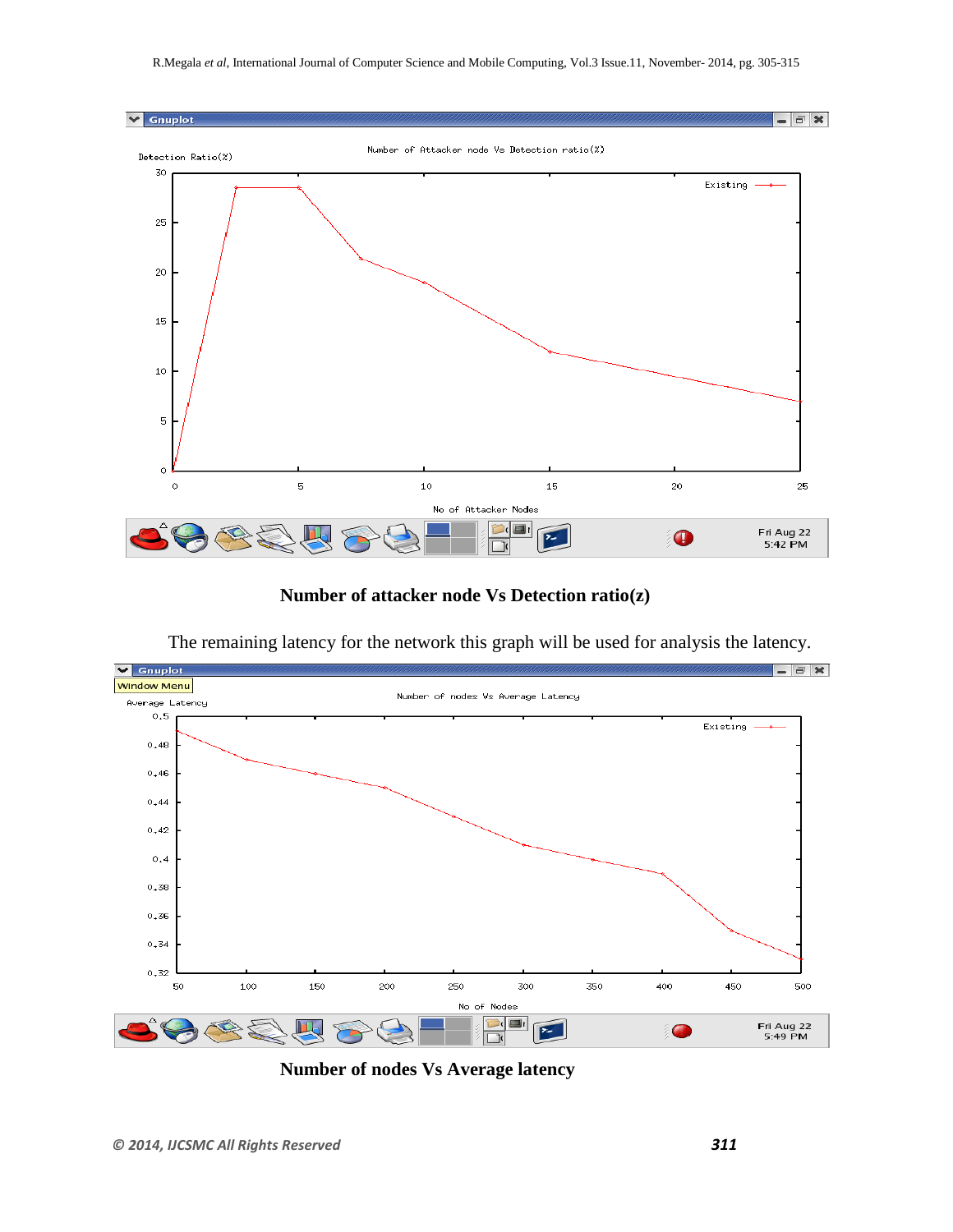The process over means remaining calculation will be the how much packet will be transmitting calculate the ratio for packet delivery.



**Number of nodes Vs Packet delivery ratio(z)**

The proposed system analysis the result both existing and proposed system comparison in that graph. They will analysis the result what will be the control packet in that network.  $\triangledown$  Gnuplot  $\overline{a}$   $\times$ 



**Simulation time Vs Total number of control packets**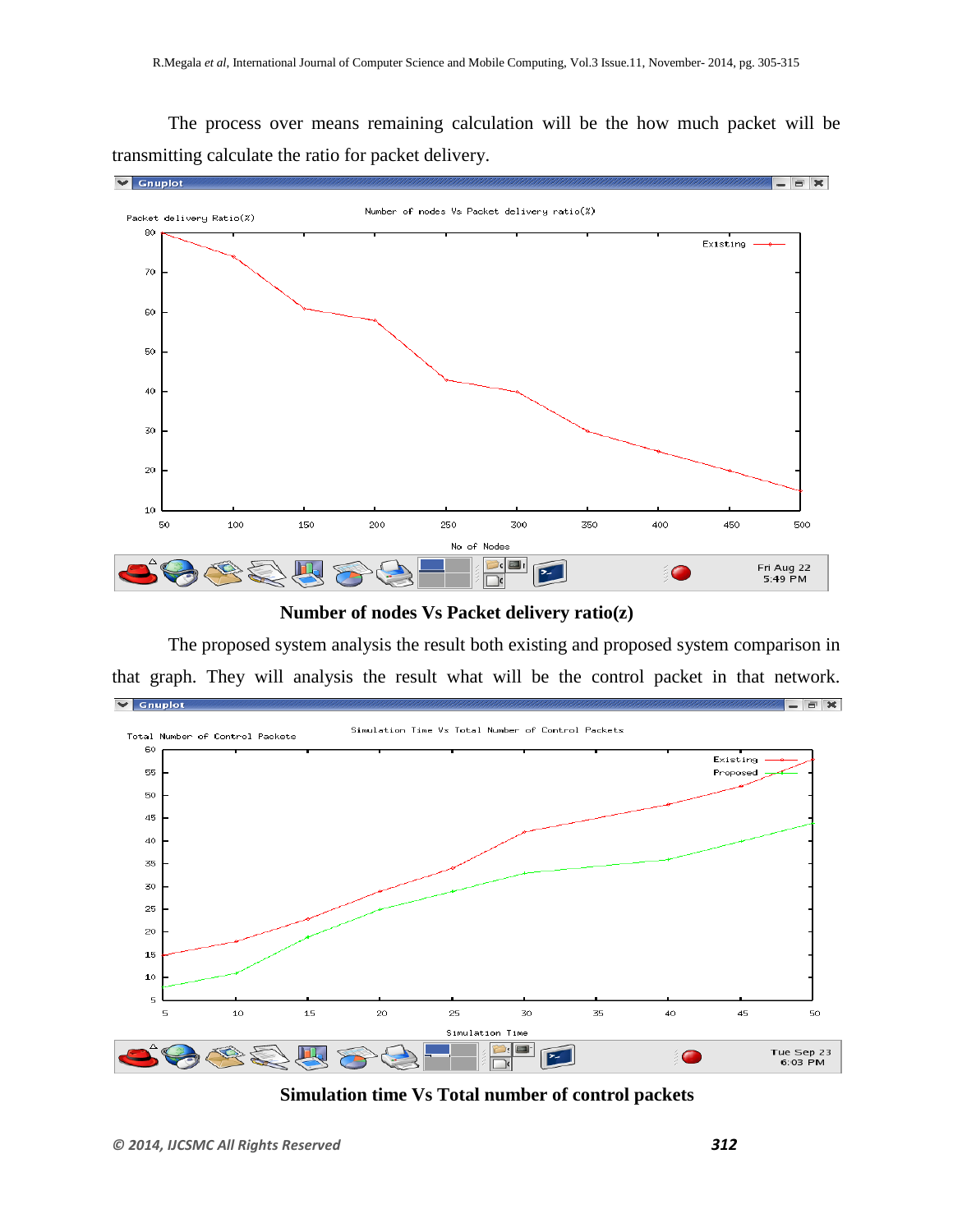$\blacktriangleright$  Gnuplot  $=$   $=$   $\times$ Simulation Time Vs End-End Delay End-End Delay  $0,026$ .<br>Existing **Proposed** 0.024  $0,022$  $0,02$  $0,018$  $0,016$  $0,014$  $0,012$  $0,01$ 0,008 5  $10$ 15 20 25 30 35 40  $\bf 45$ 50 Simulation Time ⊃:| œ. Tue Sep 23<br>6:03 PM  $\bullet$  $\mathbb{Z}$  $\Box$ 

That analysis the end to end delay during the data transmission both existing and proposed system.

## **Simulation Time Vs End-End Delay**

Then identify the throughput for the both existing and proposed system for overall network. They conclude the result when compared to the existing and proposed system proposed system will be the high throughput.



**Simulation Time Vs Throughput**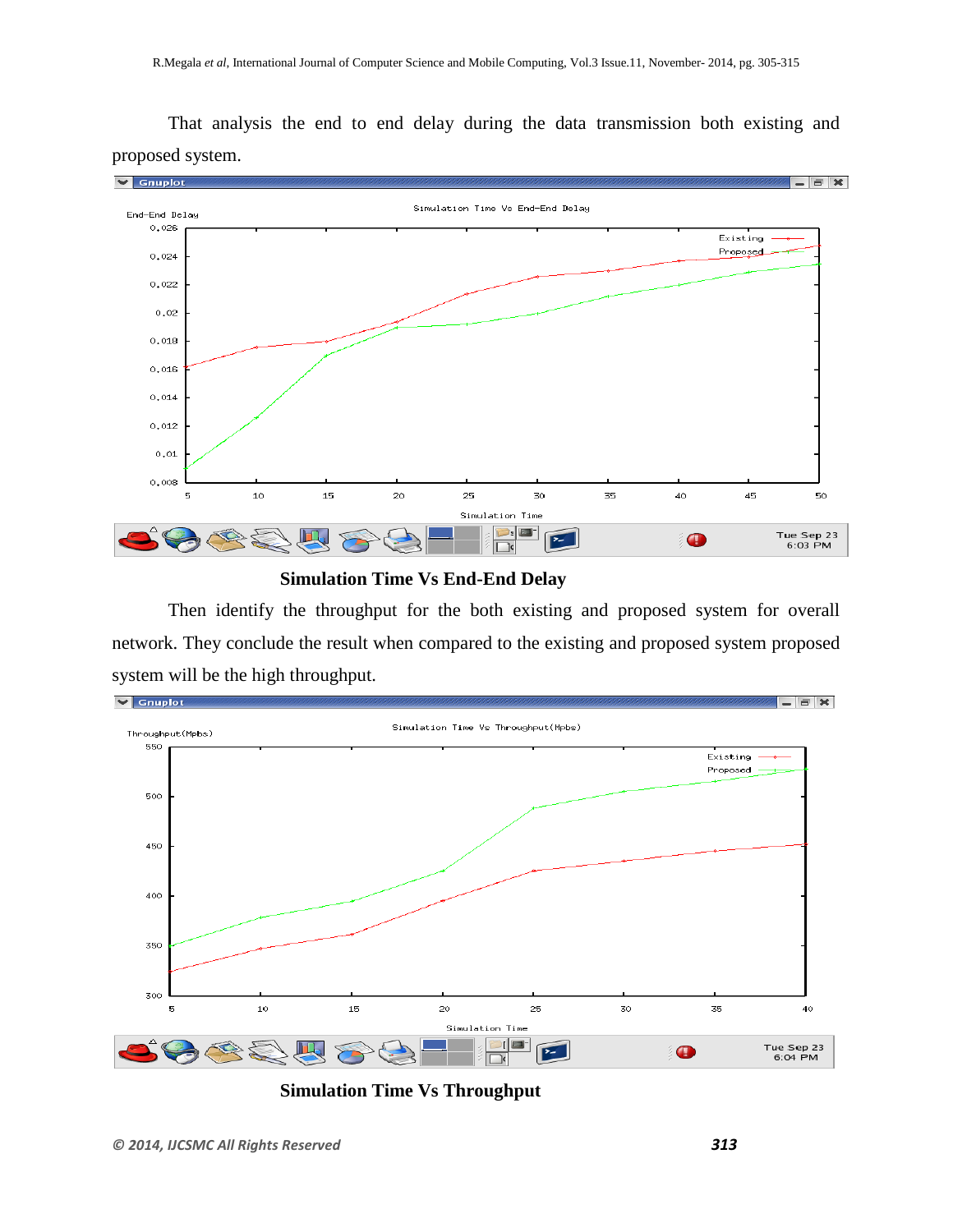Then bandwidth usage for both existing and proposed system if less amount of band width usage in proposed system but they get the high through put. And high network life time.



# **Simulation Time Vs Bandwidth Usage**

## **5. CONCLUSION AND FUTRUE ENHANCEMENT**

The study a multicast communication problem in a multi-hop ad hoc network the each node is equipped with a cognitive radio (CR). The goal is to minimize the required network-wide resource to support a set of multicast sessions, with a given bit rate requirement for each multicast session. In this proposed system they are using hash tree algorithm used. The show that the proposed algorithm can provide a solution that is close to the optimum. A primary challenge being addressed is the identification of technical enablers for CR, i.e., theories, concepts, and practical algorithms to implement these mechanisms at a reasonable operational cost on flexible radio platforms. There have been many advances in the field of CR in recent years with respect to enabling environmental (spectrum) awareness and designing robust and flexible transmission techniques for hostile CR communication environments with varying channel conditions. However, there are still a number of open issues and research challenges to be addressed before CR technology can become truly flexible and practical. Issues with efficient spectrum management, real time implementation, CR security and applications, as well as regulatory and standardization aspects, all require significant attention for operation in cognitive networks.